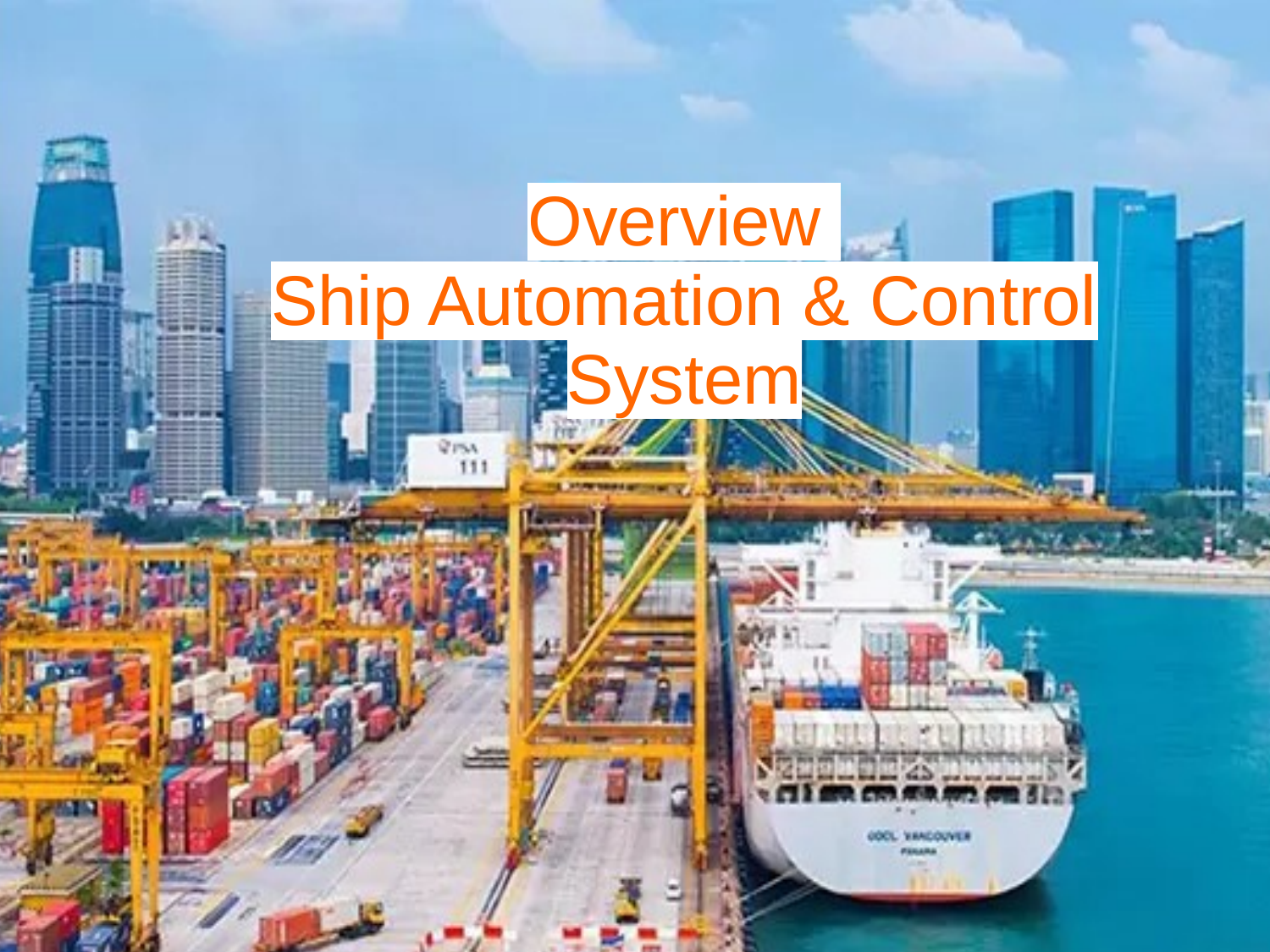#### **Introduction**

On a ship there are many parameters that needs to be controlled or monitored including: temperatures, pressure, level, viscosity, flow control, position of vessel, speed, torque control, voltage, current, machinery status (on/ off), and equipment status (open/ closed).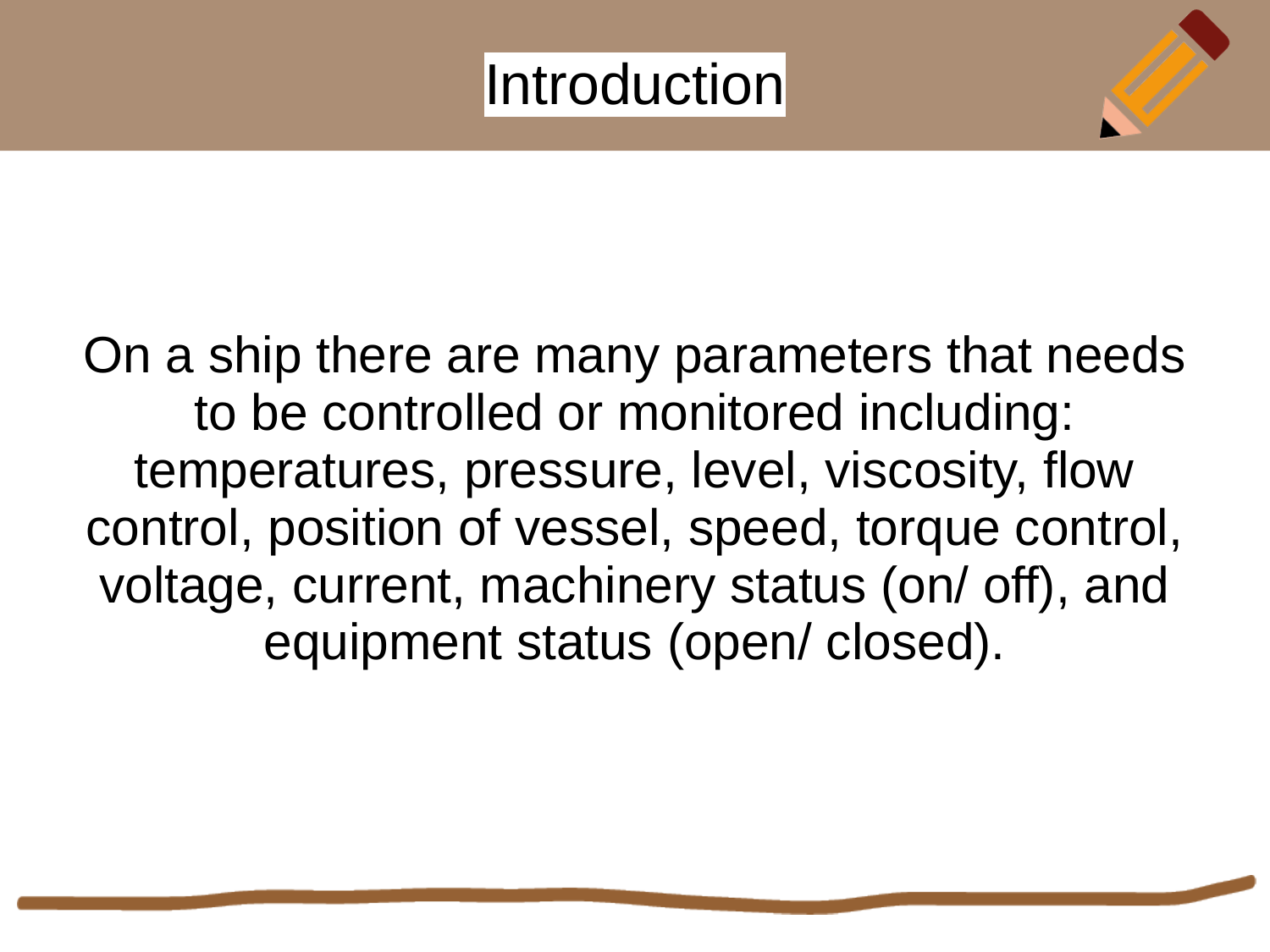## Introduction (2)

As the market is driving ship owners to become more efficient with reduced staff on board it called for an automatic control and monitoring system for the ship that enabled unattended operation of machinery spaces. Vessels capable of safe operation at any period of time qualify as UMS (Unattended Machinery Space) ships.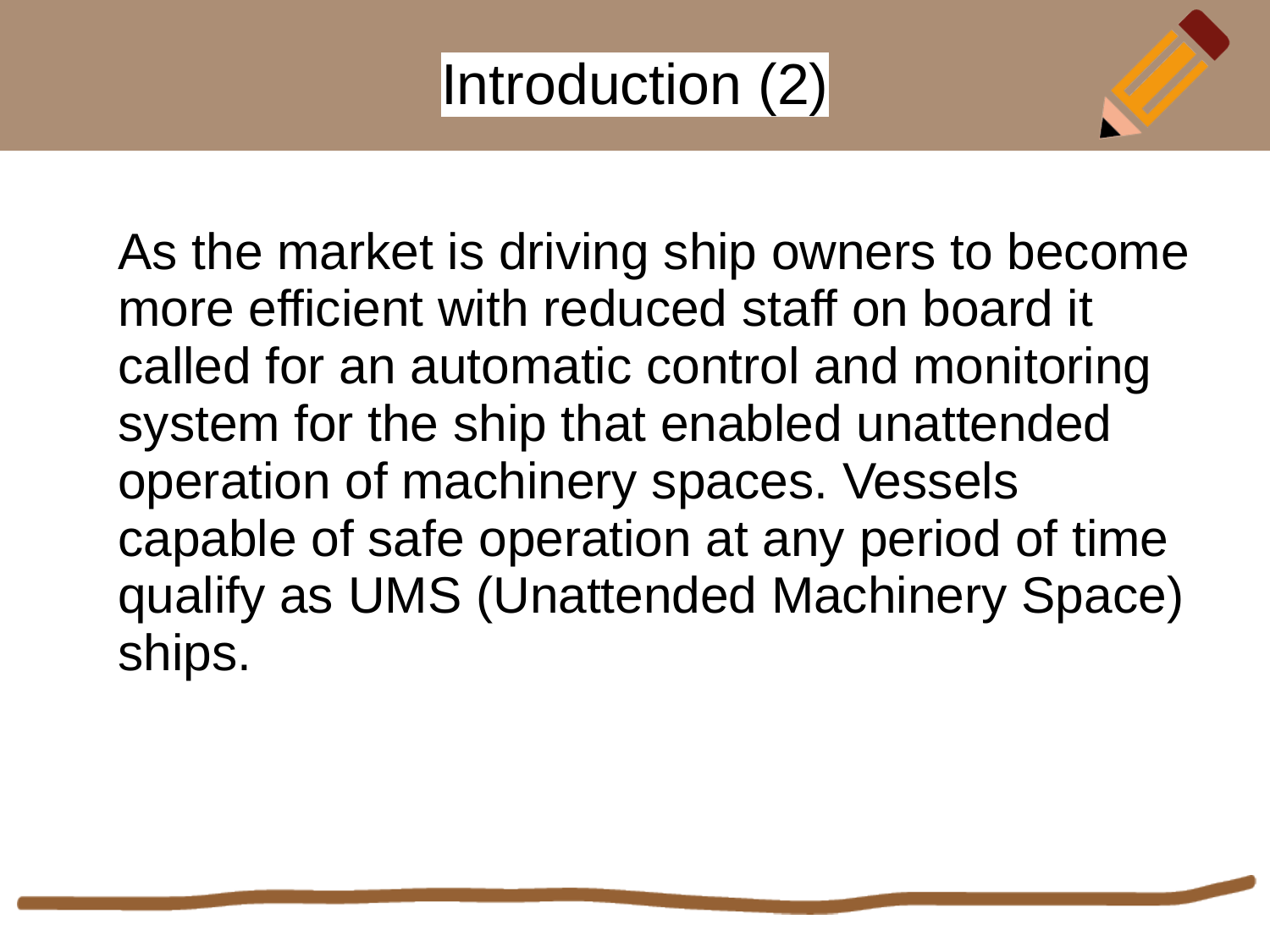### Introduction (3)

A modern automation and control system is a fully integrated systems covering many aspects of the ship operation that includes the propulsion plant operation, power management operation on the auxiliary engines, auxiliary machinery operation, cargo on-and-off-loading operation, navigation and administration of maintenance and purchasing of spares.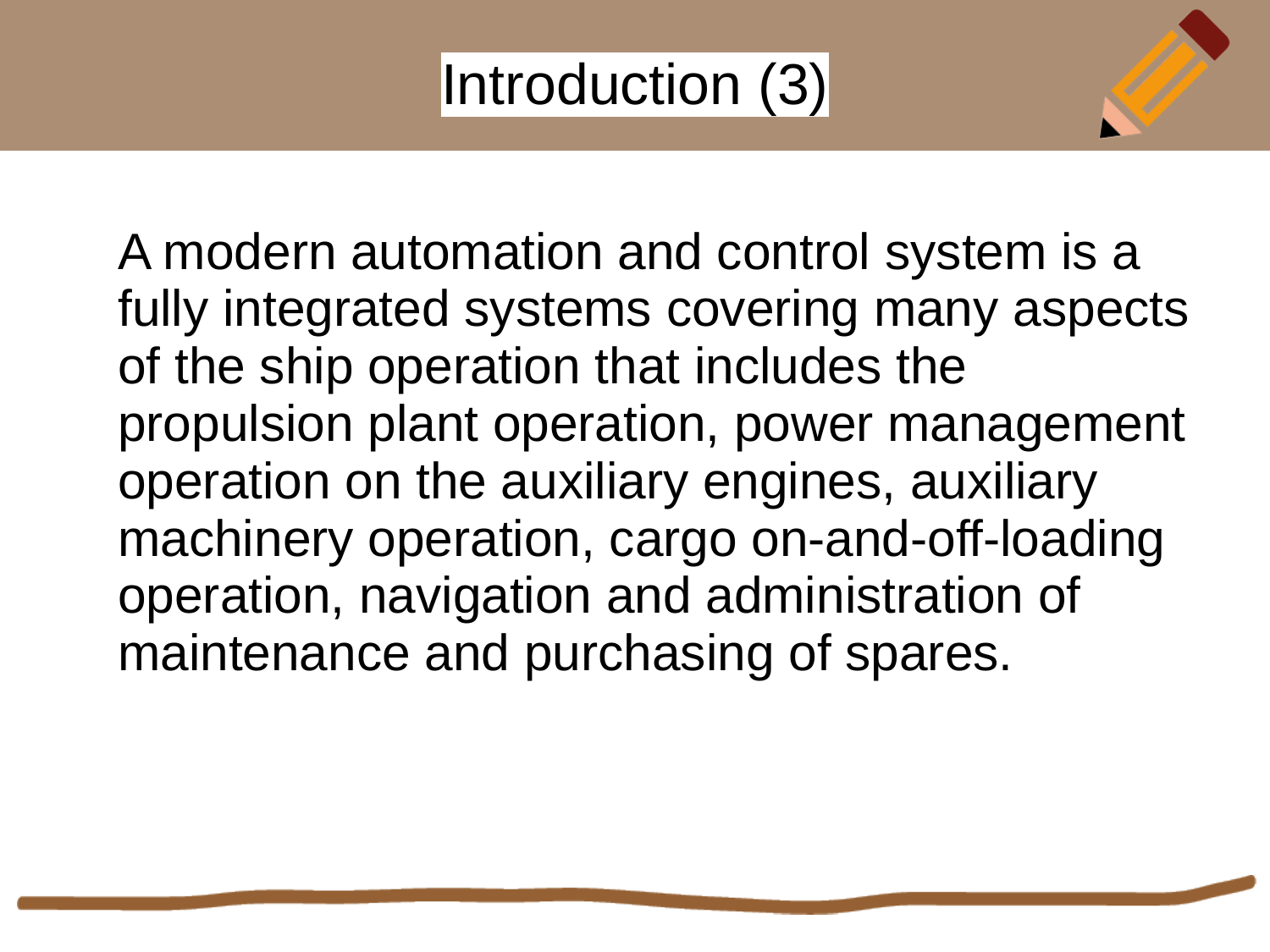# Introduction (4)

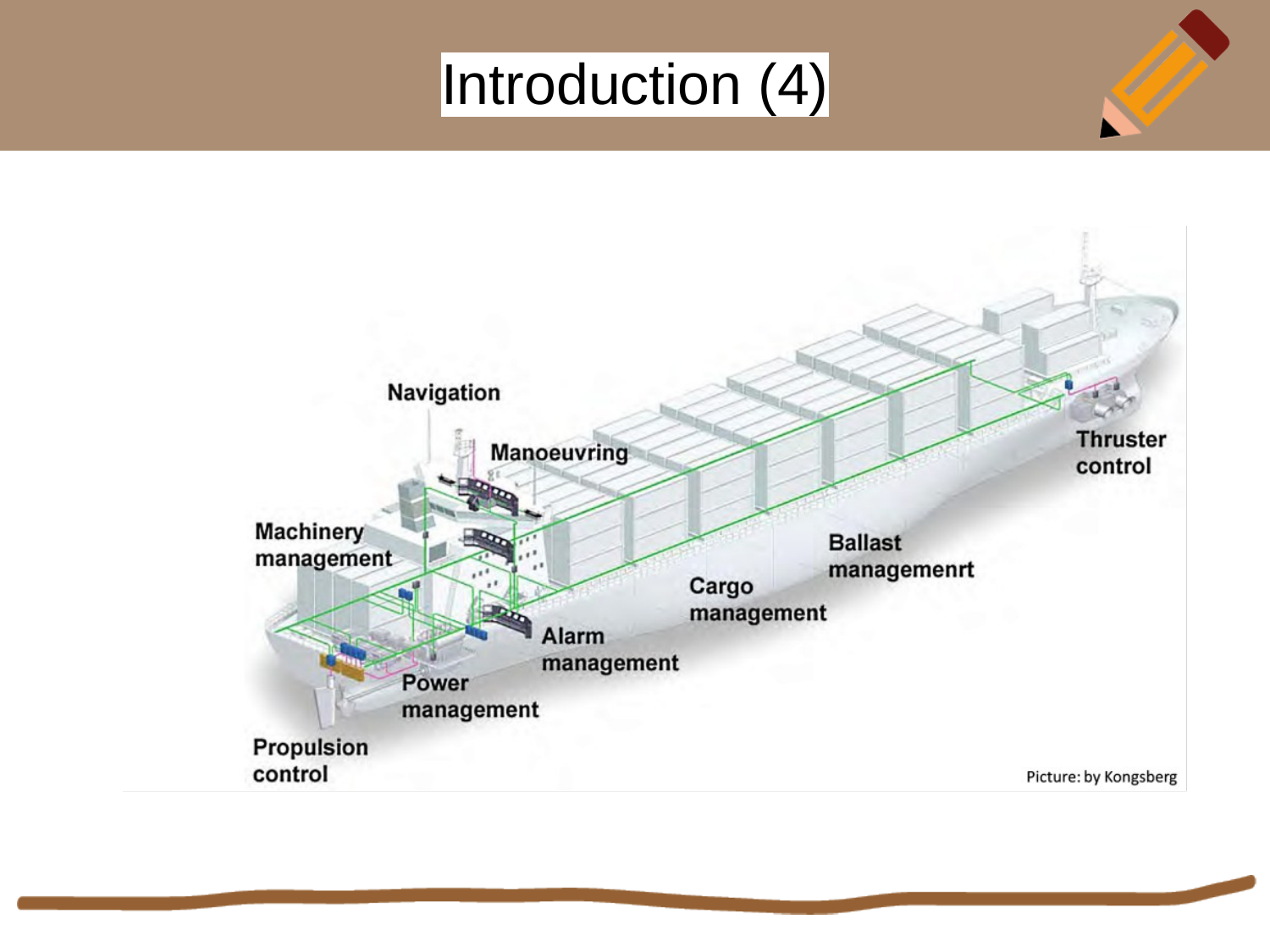### Propulsion (Main Engine) and Power (AuxiliaryEngines) Monitoring & Control

Monitoring and control of the ships propulsion and power is essential for its efficiency and safety and there are many systems and parameters to consider like: fuel consumption, combustion temperature, engine temperature, diesel engine safety and start/stop, generator voltage and frequency control, generator load in KW and %, load control, torque, heavy consumers logic, control of diesel electric propulsion, thrusters monitoring and control etc..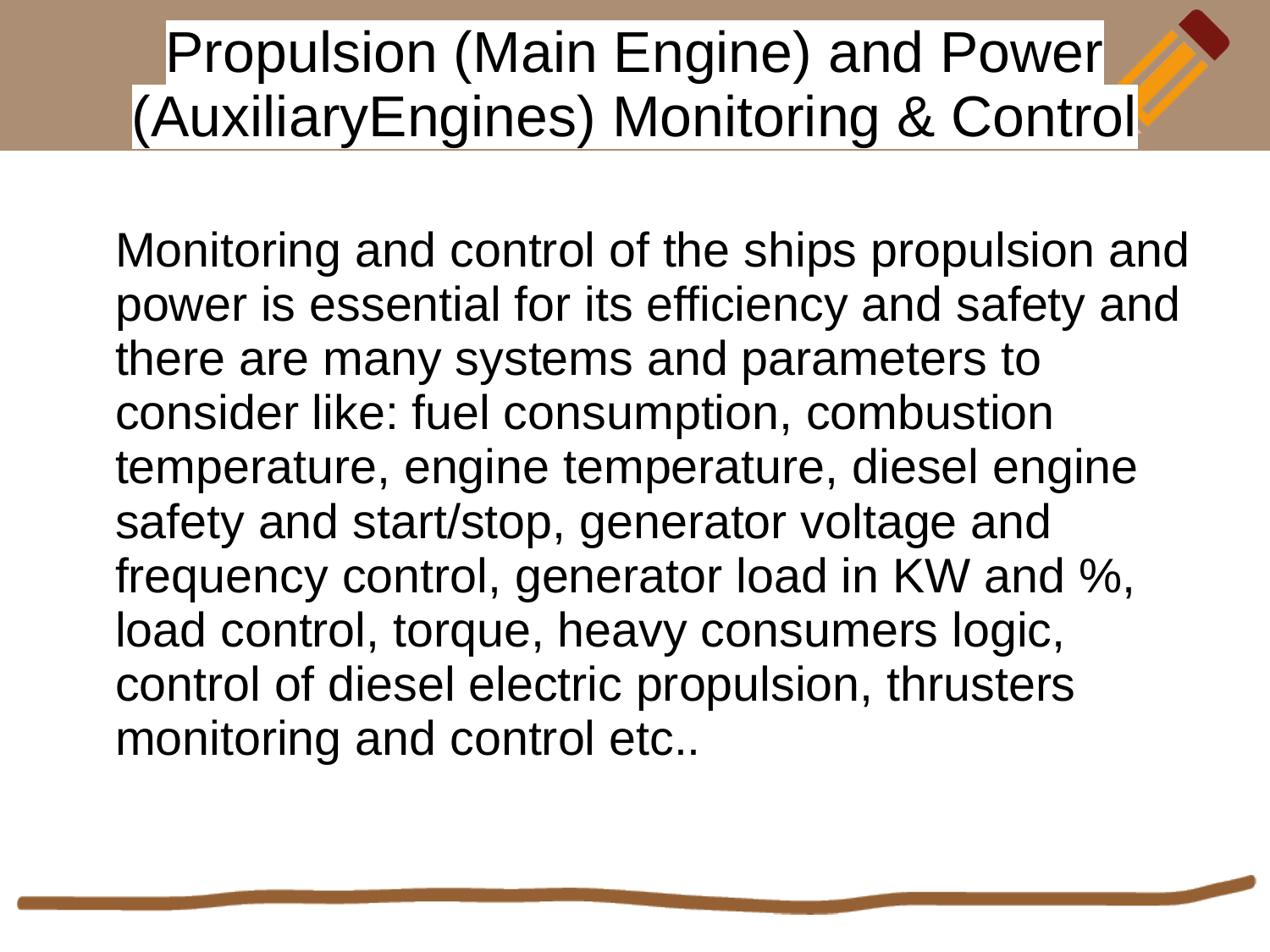# Auxiliary Machinery Monitoring and Control

Auxiliary machinery monitoring and control covers several systems like: main sea & fresh water cooling system Tank level, pumps, Fuel oil system, Tank levels, temp., viscosity, flow, purifiers, heaters etc., Other cooling systems, Boiler/steam system – pumps, valves, pressure temp. etc., Air Conditioning, ballast water treatment, exhaust gas treatment equipment.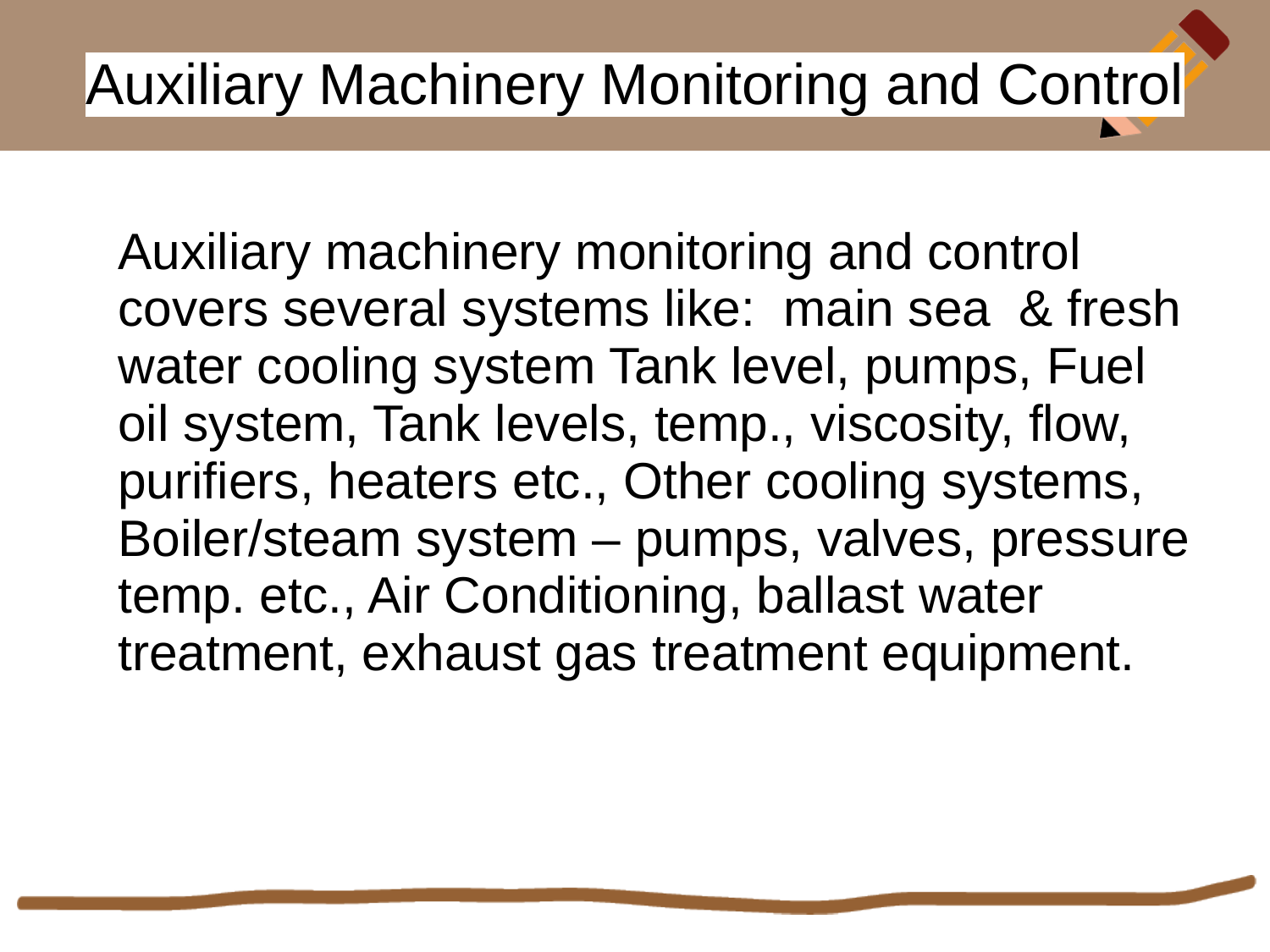# Cargo & Ballast Monitoring & Control

• For safe on and off loading of cargo, especially on tankers, this process is closely monitored and many times incorporates functions like: Level gauging, Control of cargo pumps, Valve control, Ballast & ballast pump control, Heeling control, Remote monitoring of temperature, pressure, and flow. When cargo like stogie and cigars are being transported, sometimes, humidity-controlled Cigar Lockers are also used